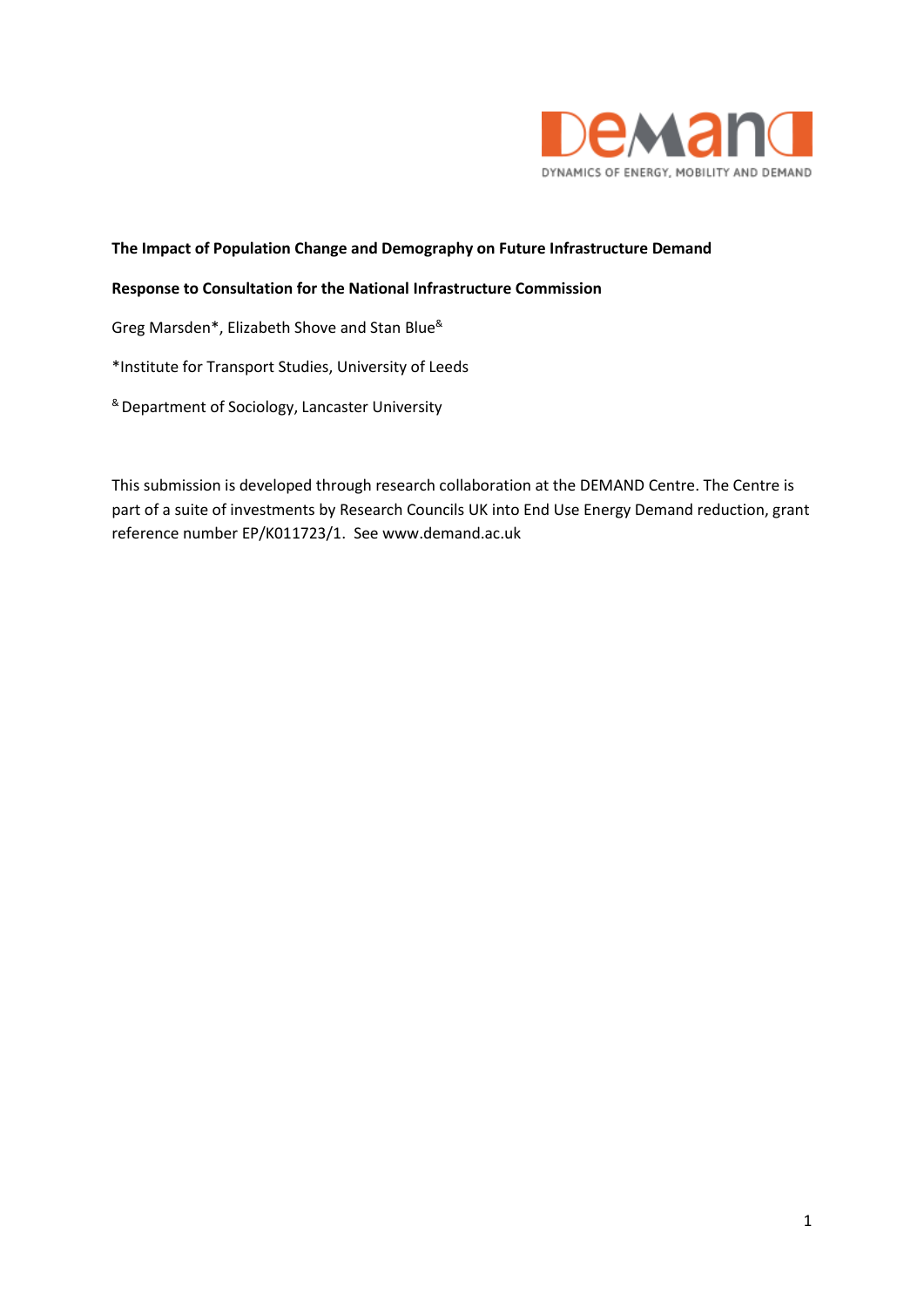# **Approach**

In order to respond to the questions raised by the consultation, we set out some key propositions which guide our approach to understanding how demand changes. We then use these ideas to highlight areas of the consultation we support or challenge. Our aim is not to be comprehensive in answering every point or question raised but to identify the most important exemplars. We would be happy to meet with members of the NIC to discuss these ideas further.

# **Key Contentions**

- 1. Demand for infrastructure can be understood as an outcome of people's participation in a variety of social practices (e.g. a train might contain groups of travellers en route to a Hen Party or business meeting and others on their way to visit friends and family; likewise the electricity infrastructure enables cooking, TV watching, heating, and more). The performance of social practices depends on conjunctions of materials (such as infrastructures, appliances, vehicles and devices), meanings (such as keeping fit or reciprocity) and competencies (such as know how to web search or ability to cook)(Shove, Pantzar et al. 2012). Practices relate to each other in various ways including in how they are sequenced and organised in time. Some practices are highly synchronised (e.g. evening meals) and others are highly synchronised and co-ordinated (e.g. working in a company or attending school).
- 2. Practices evolve over time in part because the populations of those who enact specific practices (the 'carriers' of the practice) change (Watson 2012). Changes in practices – and thus in the role of infrastructures – is the result of more, fewer or different performances of social practices over time.
- 3. When materials, meanings and competences change then practices do too. For example. online banking has been established through new digital infrastructures (web, mobile communications and mobile devices) and is becoming slowly more established as the meaning of money changes. However, there is no one form of on-line banking – different people do it in different ways (some only at home, only for certain functions and others via mobile phones). Engaging with these devices and infrastructures depends on a set of competencies which evolve over time and which are different across the population.
- 4. With relation to infrastructure more specifically, a focus on demand means a focus on the changing and varied characteristics of infrastructures in-use, and as integral to the conduct of multiple practices (Shove, Watson et al. 2015; Shove 2017).
- 5. Infrastructures support a diverse range of patterns of consumption but they are also integral to the conduct of practices (they figure as the materials of practice), meaning that they are part of the creation (and reduction) of demand. For example, it is uncontested that new roads generate additional (often referred to as 'induced') traffic (Goodwin, 1996) and that taking away capacity (either physically or via time of day restrictions) does not just lead to the redistribution of traffic but its reduction (Cairns et al., 2002) through activity reconfiguration (Marsden and Docherty, 2013).
- 6. A focus on infrastructures in-use also requires a rethinking of spatial scale. For example, an airport is physically located in some local authority boundary, but the infrastructures that are required to support this are multiple and at various spatial scales (airports elsewhere, air traffic control, food supplies, fuelling, link roads etc.)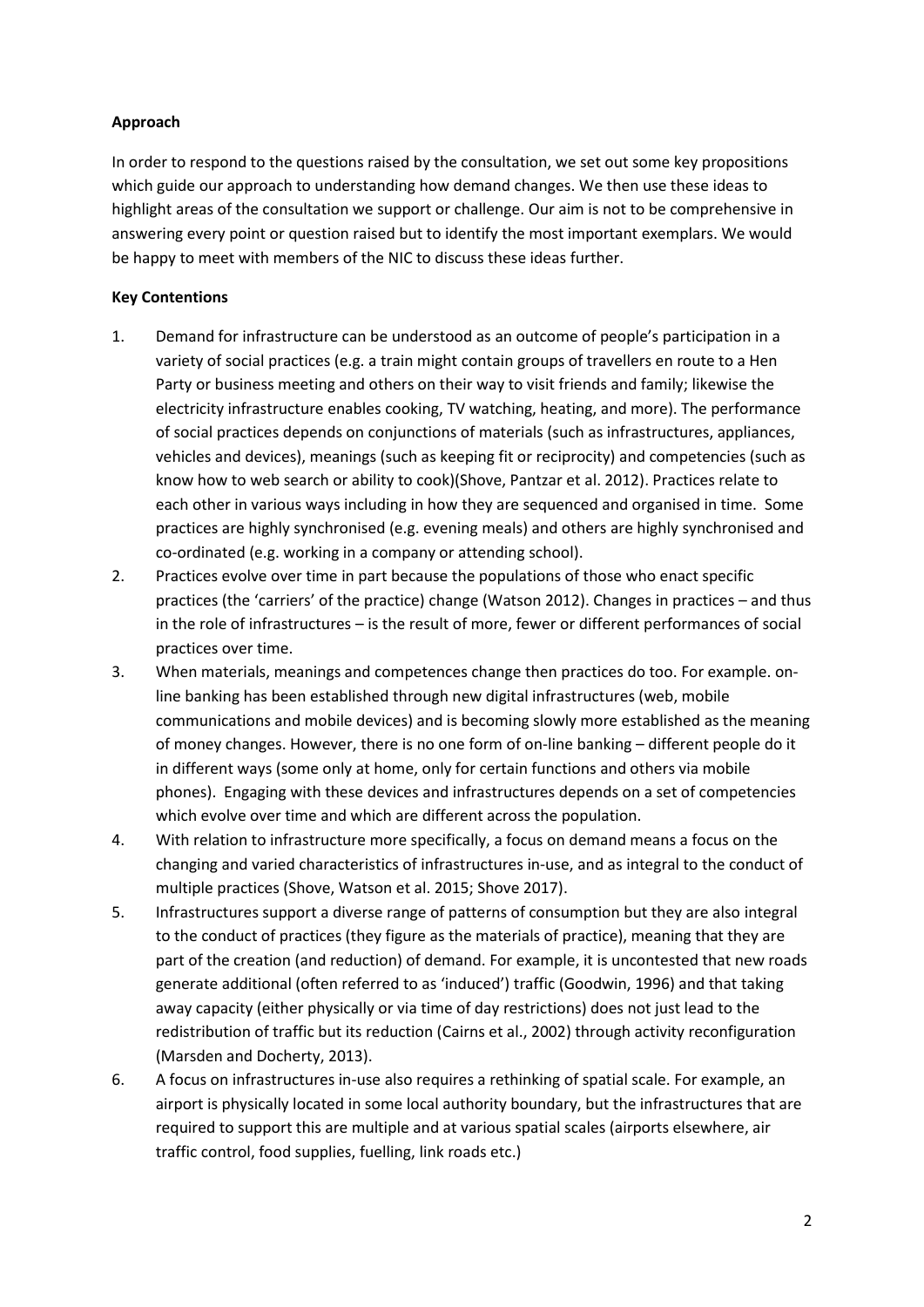#### **Responding to issues in the consultation**

- a) We think it vitally important that you maintain the distinction between infrastructure and infrastructure services as set out on page 4. Related to this is a need to look beyond the familiar metrics of infrastructure use (e.g. KwH) which dominate reporting from infrastructure suppliers as you set out on p7. Metrics like these do not provide a picture of the *services* which infrastructures enable – yet that is where 'demand' lies. Other techniques are possible, including time use data (Torriti 2017).
- b) On page 12 the consultation states that the higher the population, the greater the demands placed on infrastructure will tend to be. Increased population is indeed likely to be associated with increased consumption but to assess the implications for infrastructure you need to go further. We think the questions that need to be asked are 'consumption of what, when, where and how?' Which infrastructures are implicated in those changes and precisely where and when are there capacity constraints? (see point j below on whether such 'constraints' are good or bad).
- c) The type of analysis you begin to develop on page 7 seems to us critical. We know that it is not necessarily the total demand for infrastructure-enabled-services that matters and that the synchronisation of demand at particular times of the day and on particular infrastructures is crucial in thinking about the future.
- d) We would also suggest the need for further development of your thinking around cohorts. As we set out in point 2 of our opening contentions, people are carriers of practices and for some practices, participation changes – either increasing or decreasing - significantly with age. This matters for the nature, timing and location of demand for infrastructure services. The consultation begins to elaborate this on page 13 but does not offer a consistent narrative. In your conclusion on page 24 you suggest it is a reasonable assumption that you should treat population as an entirely external driver of demand. We disagree for the reasons set out above. Exactly how age matters for the prevalence, or not, of different practices (and their infrastructural consequences) is itself dynamic. Just as important, such changes are, in turn, related to past and present forms of infrastructural investment, for instance in broadband, power supplies, road/rail provision etc.
- e) Your own analysis suggests the need for a much deeper understanding of the relationship between change in cohorts over time (point d) and change in timing of demand (point c). On Page 18, for example, you identify that "Whereas 59% of the increase in population over the last 25 years has been in the working age population, 63% of the projected increase for the next 35 years is in the over 65s. Even in the high migration variant this is still 50%. In the low net migration scenario, the total number of people of working age would be roughly constant. With zero net migration, the total number of people of working age would fall by 10%." If you put this together with the figures on page 7 about how much and when older people travel then it may, for example, be possible to mount a case for very little increase in peak demand for road use because the sorts of things that the population are travelling for are not all around the 8-9am school and work related peak.
- f) As we set out in point 4 of the contentions, we would strongly support the argument that you put forward on page 14, that infrastructure provision is *part of* the generation of demand. Infrastructure is part of the materiality of practices and therefore changes to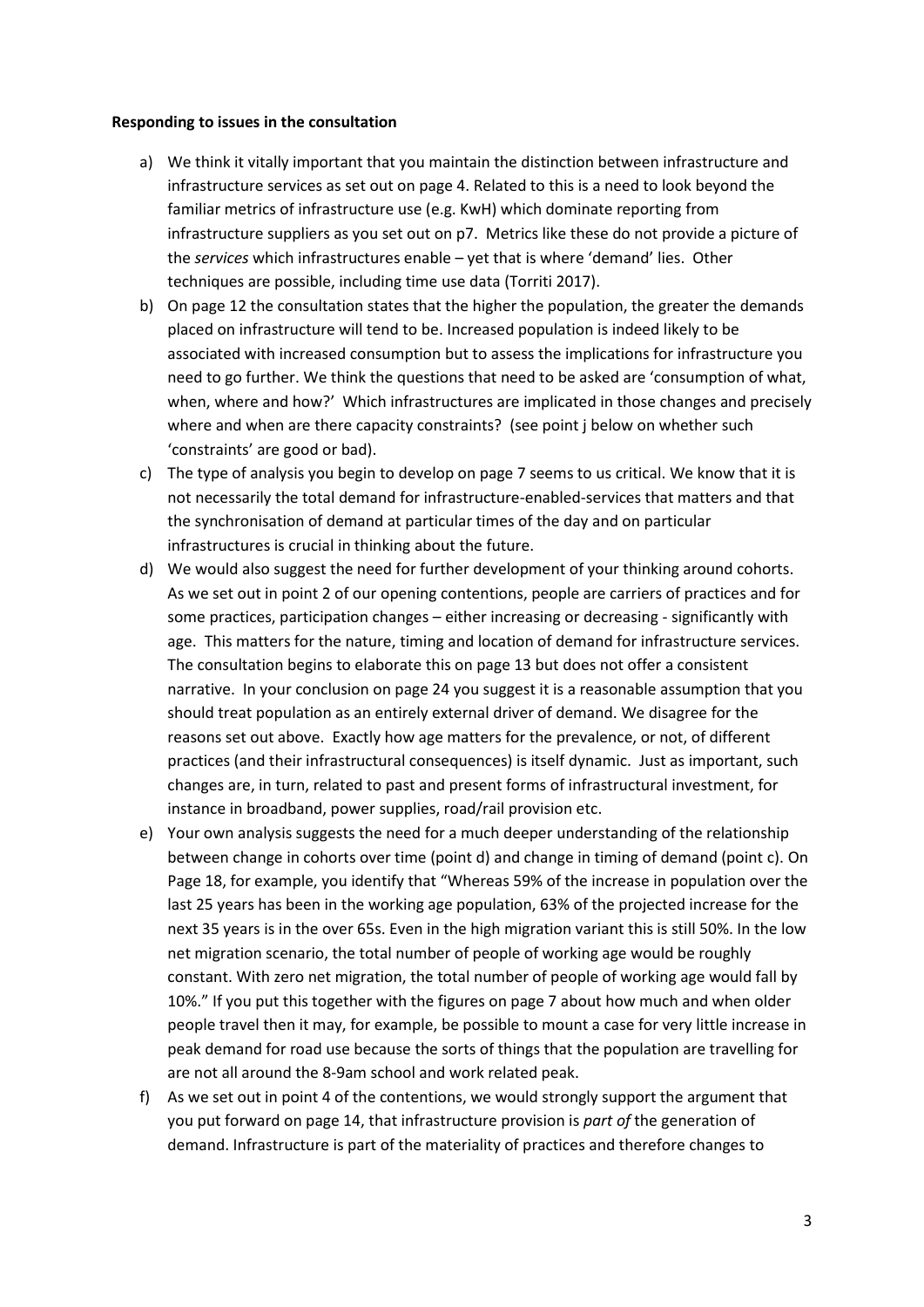infrastructure are part of changing (rather than simply responding to) the range of practices in society, and when, how, where, and by whom they are enacted.

- g) This points to the need for greater engagement with the ways in which infrastructures and sets of social practice shape each other. In some cases as a 'new' infrastructure comes into use it does so at the expense of another, or sets in train new combinations that enable new variants, forms or distributions of social practices. It is important to recognise that infrastructures are never 'used' in isolation. The challenge is to understand how demand is shaped by relations between infrastructures, as well as by the emergence or development of any one such system.
- h) In some parts of the report it is clear that demand and infrastructural provision shape each other. Elsewhere in the report and in representing the topics of demographics, technology and economy etc. as 'drivers of demand' the relationship between the 'driver' and the infrastructure is taken to be that of two independent variables – infrastructure need is seen as a response to rather than a part of demand. We support the former approach, which is incompatible with the latter.
- i) Your analysis examines population growth in different parts of the country and different cities (e.g. page 15) and you ask whether taking a sub-national approach is the right way forward for infrastructure demand forecasting. This must be part of the story –changes in population density are clearly relevant, but that is not at all the same as supposing that infrastructure 'needs' follow or are closely tied to population, or spatially bound to specific places.
- j) As we note in our propositions (point 5), different infrastructures have different spatial characteristics. The capacity to enact certain practices in certain locations depends on the conjunctions (or not) of relevant material arrangements and the possibilities they afford. At the same time, individual 'sites' of consumption (an airport lounge, part of a city) require, and are only made possible by much more extensive hinterlands and chains of provision, the qualities of which reflect the character and distribution of multiple other 'sites' of demand. Whilst infrastructure constraints might appear to be localised, they also reflect the coalescing of demand from seemingly unrelated geographical spaces and/or at particular points in time. Finally, and throughout, there is an assumption that 'constraints' should be overcome in order that 'needs' can be met. This overlooks two critical points. One is that 'needs' are in part outcomes of provision: they are not inherent, naturally occurring or to be taken-for-granted. Second, there may be good reasons for attempting to design forms of infrastructural provision which deliberately constrain rather than enable potentially escalating demands, and which help shape practices and sets of practices that are compatible with a lower carbon society.